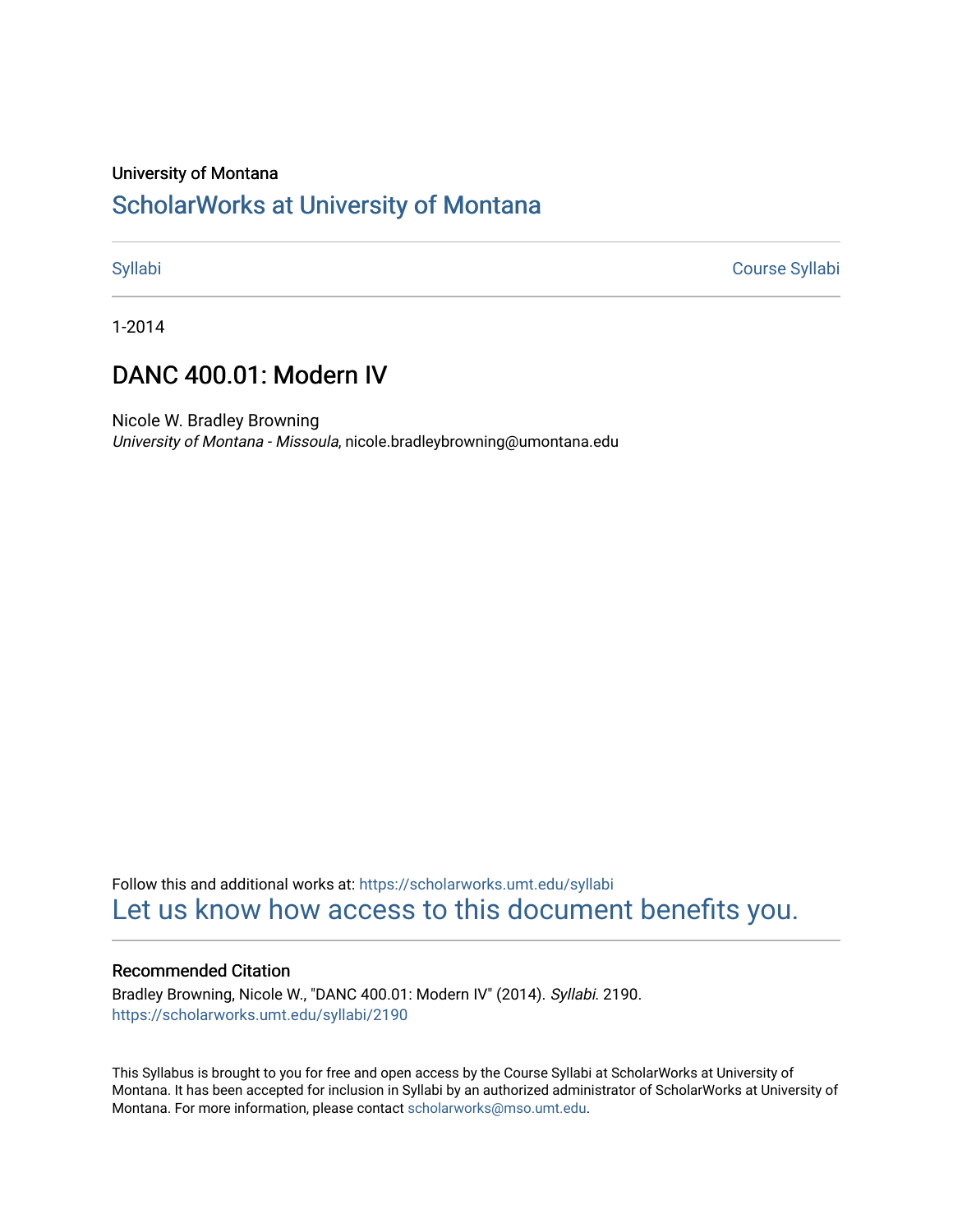### **DANC 400 01: Modern IV (3 credits) M/W 10:40-12PM PARTV 005 University of Montana School of Theatre & Dance Spring 2014**

| Instructor: | Professor Nicole Bradley Browning   |
|-------------|-------------------------------------|
| Office:     | PAR/TV 185, x2682                   |
| Email:      | nicole.bradleybrowning@umontana.edu |
| Hours:      | $T: 9-10:30, F: 10:30-12$           |

#### **Course Description**

A contemporary dance class designed to lead advanced movers through a series of exercises and movement combinations that are technically (strength, balance, agility, line), kinesthetically (tuning into sensation, initiation, efficiency) and intellectually demanding. This course further proposes to unite one's body, intellect, personality and creative energy through movement.

#### **Objectives**

- 1. To introduce contemporary dance technique philosophies, somatic approaches, partner techniques, improvisation and performance disciplines in a safe yet challenging environment.
- 2. To provide an outlet in which students are encouraged to advance and further develop their technical, kinesthetic, intellectual and creative capacities in movement.
- 3. To challenge students to understand movement and dance in new, unfamiliar and unexpected ways.
- 4. To develop individual and group performance and improvisational skills relative to advanced technical levels.
- 5. To promote an appreciation, if not love, for dance as an art form and educational tool.
- 6. To challenge students to embrace responsibility for their growth, development and learning.
- 7. To provide an environment for students to demonstrate dance professionalism in the classroom.

#### **Course Content**

I. Introduction

- A. Description of course
- B. Structure of course
- C. Expectations (Attendance and Grading Policy)
- D. Writing Assignments
- E. UM High School Dane Day (Friday February  $7^{th}$ : 10-11: Ballet, 11:10-12: 10 African, 1:15-2:30 Modern (please attend if you can). 4-4:30 Roundtable with current dance students (YOU!). Please make arrangements to be here for this important component of HSDD before ACDFA Benefit Concert Riser Set Up.

II. Description of the Course: The Technical Aspects *(Italicized items indicate the skill to be acquired in Level IV technique, non-italicized items reflect skills that have been acquired in Levels I-III)*

- A. Demonstration of Line and Form
	- a. Students are proficient in ability to move upper body without displacing the pelvis
	- b. Students excel in their understanding of rotated and parallel positions
	- c. Students are strongly integrated in their bodies
	- d. Students have a strong sense of line and shape
	- e. Students are able to manipulate line and form with ease
	- *f. Students demonstrate the capacity to create and dissolve line and form with conscious, in the moment investment*
- B. Dynamic Alignment
	- a. Students excel in their understanding of alignment
	- b. Students excel in their ability to execute plie (demi and grand) in parallel, first, second, third positions and demi plie in fourth position
	- c. Students excel in their ability to land from jumps
	- d. Students excel in their understanding of alignment in vertical and non-vertical positions
	- e. Students understand pelvic alignment and the neutral pelvis
	- f. Students have clear head-tail coordination in all body patterns (core-distal, body-half, upper-lower, cross-lateral, spiral)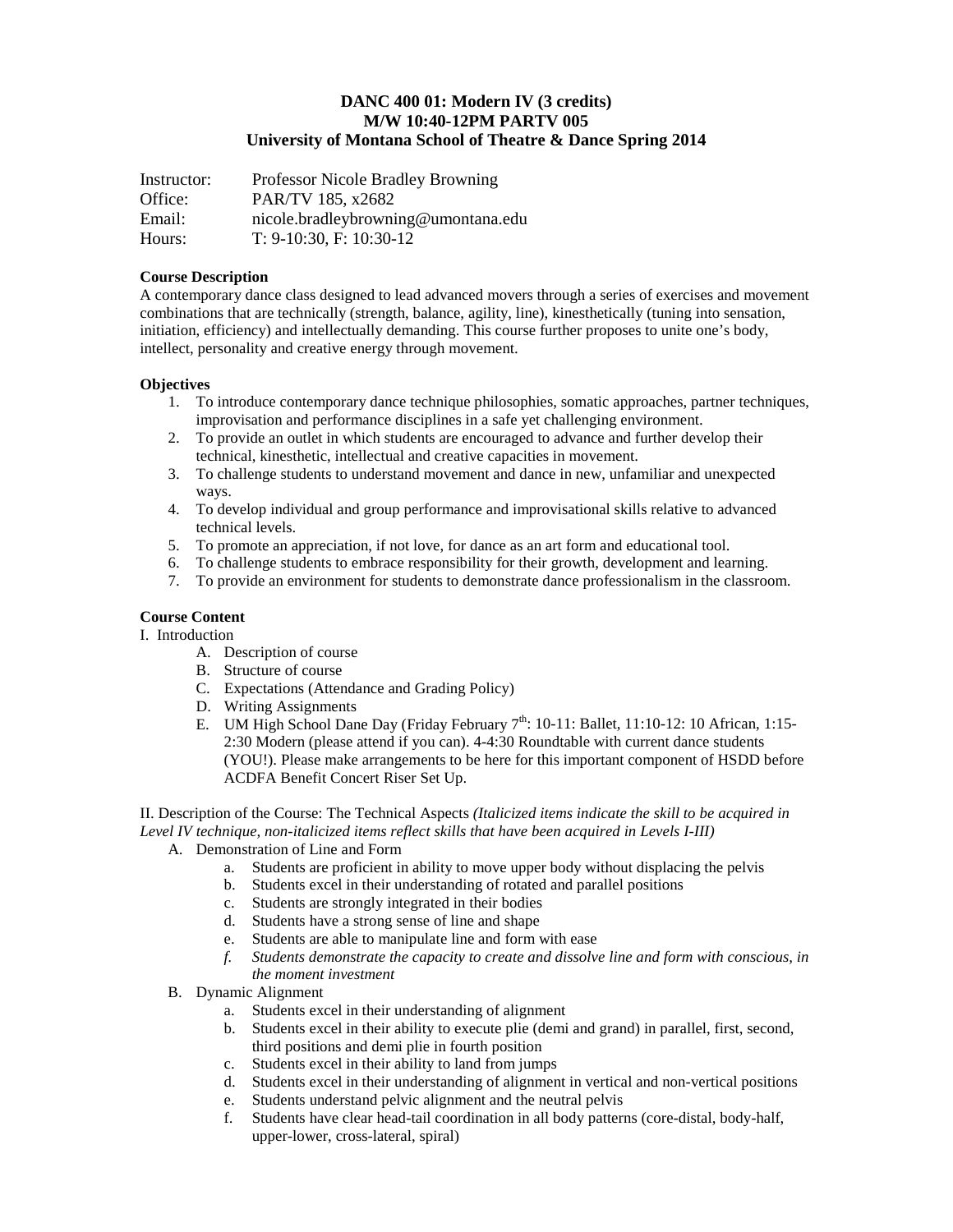- g. Students are able to achieve freedom from excess joint tension
- *h. Students demonstrate the ability to move through complex phrases with sound functioning and awareness of changing body relationship*
- C. Effective Body Patterning
	- a. Students excel in their ability to coordinate breath with movement
	- b. Students understand all concepts of Body Patterning:
		- i. Breath
		- ii. Core/Distal
		- iii. Head/Tail
		- iv. Body Half
		- v. Upper/Lower
		- vi. Cross lateral
		- vii. Contra lateral
		- viii. Spiral
	- c. Students excel in their ability to fall and recover the center of the body
	- d. Students excel in their ability to execute turns, both stationary and locomotor
	- e. Students are proficient at isolating thigh joint in retire, extensions and battement
	- f. Students excel in their ability to turn off their vertical axis
	- *g. Students demonstrate freedom from tension*
	- *h. Students demonstrate efficient use of energy*
- D. Spatial Awareness
	- a. Students excel in their understanding of kinesphere, personal space and shared space
	- b. Students excel in their understanding of basic partnering skills
	- c. Students excel in their ability to move within space while maintaining relationship to others
	- d. Students excel in their ability to dance according to varied facings
	- e. Students excel in their spatial awareness and spatial intent
	- f. Students excel in their ability to interact with other dancers
	- g. Students excel in their ability to make dance a shared experience
	- h. Students excel in their ability to represent clear directional and spatial intent
	- *i. Students demonstrate the ability to readily adapt to new performance/dance environments*
- E. Rhythmic Accuracy
	- a. Students excel in their understanding of time
	- b. Students excel in their ability to dance with an awareness of the beginnings and endings of phrases
	- c. Students excel in their ability to accent movement
	- d. Students excel in their ability to distinguish the center of the beat
	- e. Students excel in their ability to dance within complex rhythmic structures, counting patterns and unconventional time signatures
	- f. Students are skillful in dancing to traditional rhythms (3s,4s, 6s, 8s) and unconventional collections of counts with overall musicality
	- *g. Students demonstrate rhythmic sophistication*
	- *h. Students demonstrate the ability to work with internal and external rhythmic structures*
- F. Initiation and Follow-Through
	- a. Students excel in their awareness of body part initiation
	- b. Students excel in their ability to use weight and momentum in body part initiation
	- c. Students excel in their ability to distinguish successive or sequential vs. simultaneous movement
	- d. Students move with both internal and external focus
	- e. Students excel in their understanding of point of initiation
	- f. Students demonstrate strong body/eye focus
	- *g. Students develop sophisticated demonstration of multiple initiation points and the ability to create focus in the body with clear follow-through*
- G. Strength, Flexibility and Endurance
	- a. Students have strong torso, feet, arms and overall alignment
	- b. Students descend to and ascend from the floor safely
	- c. Students have familiarity with proper stretching techniques for major muscle groups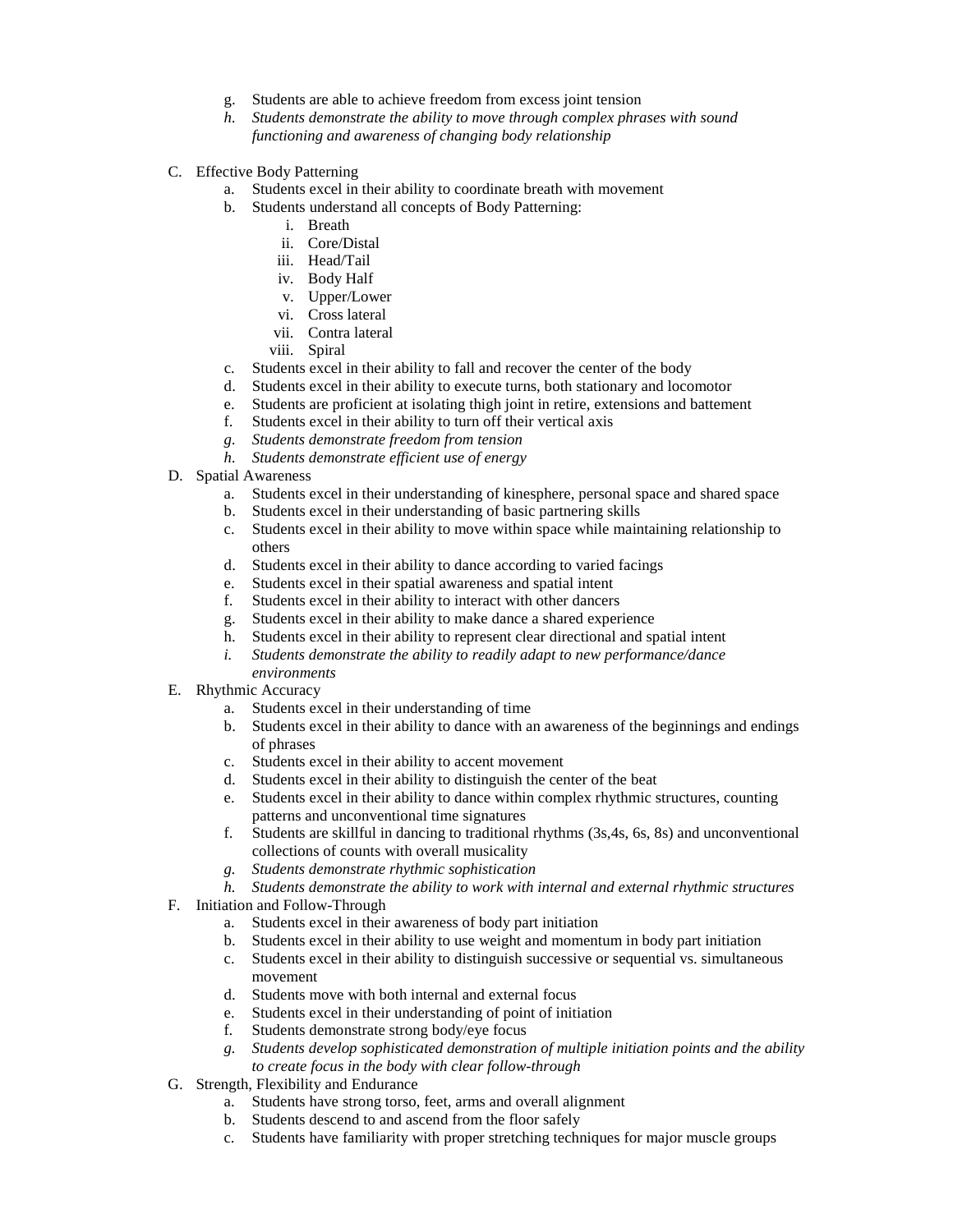- d. Students have the ability to easily complete a two-hour technique class: demonstrating the endurance to complete a two hour class without strain
- e. Student have clear articulation in feet
- f. Students easily complete long and complex movement sequences
- g. Students excel in their ability to do floor work and take weight into the upper body
- h. Students understand developing "stability through mobility"
- i. Students have the capacity to move through sequences with appropriately applied energy
- *j. Students demonstrate the capacity to individually distinguish and manifest dynamic, spatial and expressive requirements from the beginning the end of movements throughout the entire class*
- H. Professionalism, Etiquette and Performance Ability
	- a. Students excel in their understanding of movement quality
	- b. Students excel in their concentration efforts
	- c. Students demonstrate willingness to experiment
	- d. Students have an appreciation for different movement approaches
	- e. Students move through the space with confidence
	- f. Students have peer assessment skills
	- *g. Students develop self-responsibility*
	- *h. Students develop a broad qualitative range*
	- *i. Students practice a professional attitude at all times*
	- *j. Students take artistic risk with the interpretation of material and demonstration of performance quality*
	- *k. Students learn and interpret material quickly with attention to detail and nuance*
	- *l. Students develop a personal performance persona*
	- *m. Students exhibit a strong ensemble awareness*
	- *n. Students demonstrate knowledge and integration of individual skills, strengths and weaknesses*

#### III. Structure of Course

Class begins promptly at 10:40 a.m Students are expected to be enrolled in Contact Improvisation as a lead in course to technique (please speak with the instructor immediately if you have a conflict). Students arriving late to either course will not be permitted to take class (for safety purposes).Class will end at noon. Students are required to remain in class until it finishes with the closing circle. Consistent departure from class before its end will result in lowering of one's grade.

#### Injury

Please notify the instructor of any injury (current or past) that may affect your full performance in class. See attached injury policy for specific considerations.

#### Attire

Street shoes are not permitted in the dance studios. Movement will be experienced with bare feet. Students should plan to wear clothing suitable for movement and should take into account keeping the body warm for the beginning and end of class, bring extra clothing. It is also recommended that dancers own and bring kneepads to class. These can be ordered on line at[: www.contactquarterly.com](http://www.contactquarterly.com/) . Please do not bring shoes, bags, cell phones into the studio. Leave all valuables in your locker. To rent a locker: See School of Theatre & Dance Administrative Associate Teresa, PARTV 199).

#### III. Expectations: Attendance and Grading Policy

**Attendance:** Attendance is important in any field, but vital in the field of dance. Learning to dance requires that your body do it. You won't gain in flexibility, and strength, or in your ability to pick up movement or generate your own movement by hearing about what happened from a classmate, or reading a book. In other words, there is no way to make up the material you miss. STUDENTS ARE EXPECTED TO BE IN EVERY CLASS. However, knowing that unpredictable circumstances can arise, students are granted one permissible absence. Students may also make up two absences by watching, and writing a onepage observation of another dance class that is approximately the approximate level and style of class that one is taking. AFTER A STUDENT HAS USED HER/HIS ONE ABSENCE AND TWO MAKEUPS, THE STUDENT WILL BE DOCKED ONE-THIRD OF A GRADE FOR EVERY ABSENCE FOLLOWING. IF A STUDENT MISSES AN ENTIRE WEEK OF CLASS (3 CLASSES), AN ENTIRE LETTER GRADE IS DOCKED FROM THE STUDENT'S GRADE. IF THE STUDENT MISSES 6 CLASSES (IN ADDITION TO TWO PERMISSIBLE ABSENCES), THE STUDENT WILL EARN AN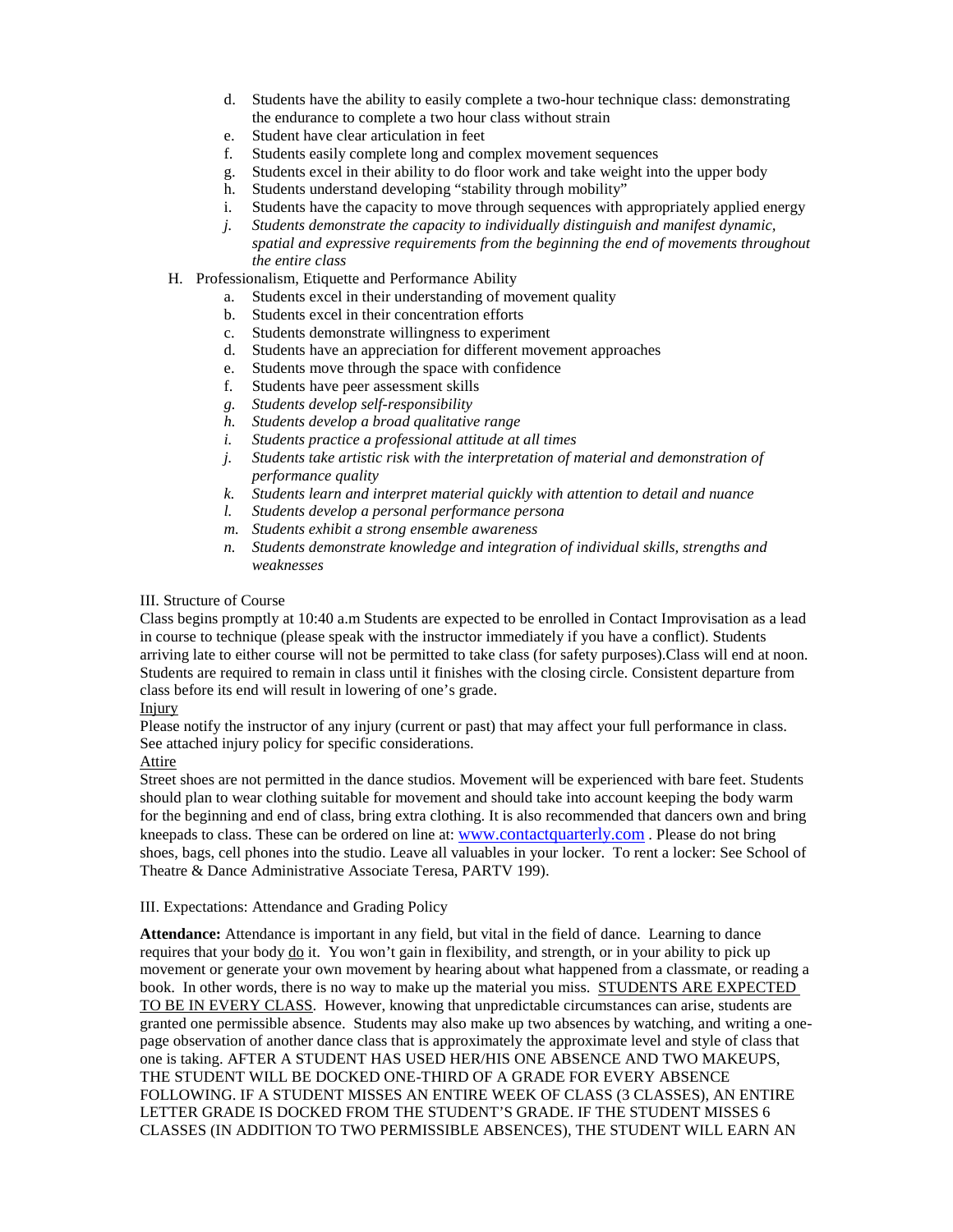#### "F" FOR THE SEMESTER. SHOULD A STUDENT MISS 4 CLASSES OR MORE WITHIN THE FIRST TWO WEEKS OF THE SEMESTER, S/HE WILL BE ASKED TO DROP THE COURSE.

**Grading:** Dance is different from many other fields in that a student's work is not as quantifiable as it is in some other subjects, such as history or math. For this reason grading is not assigned a point breakdown. To earn an "A" a student must be proficient in all areas listed in the technical aspects of the syllabus. The student must achieve each area at least 85% of the time in class. Additionally, the student must fulfill all attendance, critique and self-assessment requirements. Students may receive an "incomplete" (I) only if there are exceptional circumstances that have been discussed with the instructor.

IV. Writing Assignments

Performance Attendance & Written Critique: Students are required to see three dance concerts. The following concerts are required:

- A. **ACDFA Benefit Concert** February 7-8 (Fri-Sat) 7:30pm, Open Space, \$5. Tickets at the door
- B. **Dance in Concert,** March 19-22(Wed-Sat) 7:30pm, Montana Theatre; general admission \$20, \$16 senior/student, \$7 required students
- C. **Dance New Works,** May 6-10 (Tues-Sat) 7:30pm, and May 10 (Sat) at 2:00pm, Open Space; \$9 general admission, \$6 required students

*Optional Performances are also available for student attendance. You are encouraged to attend the following concerts for additional credit:*

- a) *Springboard 2014;* January 24, 25, 31, and February 1 at 7:00pm; 2:00pm on Feb 1 The Elk's Stage 112 (112 N. Pattee St, Missoula, MT). Tickets \$13 in advance and \$15 day of show, available at the Downtown Dance Collective, at [www.ddcmontana.com,](http://www.ddcmontana.com/) or 406.214.0097. For more information about the show: [www.barebaitdance.org](http://www.barebaitdance.org/)
- b) *The Legend of Orpheus*; February 14, 7:30pm; February 15 at 2:00pm & 7:30pm; February 16 at 2:00pm.

Missoula Children's Theatre, Tickets available at MCT box office: 728-7529 (PLAY).

c) *Wall City News;* April 18, 19, 25, 26 at 7:00pm, and 2:00pm on April 26

The Elk's Stage 112 (Elk's Lodge: 112 N. Pattee St, Missoula, MT); Tickets: \$13 in advance and \$15 day of show, available at the Downtown Dance Collective, at [www.ddcmontana.com,](http://www.ddcmontana.com/) or by calling 406.214.0097. For more information about this show[: www.barebaitdance.org](http://www.barebaitdance.org/)

The instructor will require a written critique for which the guidelines will be distributed prior to the concert. The student's grade will be lowered by one full letter grade for a critique that is not submitted.

# **Self-Assessment Writings**

Throughout the course of the semester, you will be asked to reflect upon and assess your growth in this class. You may also be asked to write about specific ideas and movement explorations experienced in class. PLEASE NOTE: At any point you feel further discussion would aid your development, please schedule a meeting with the instructor. Further assignments may be scheduled throughout the semester at the discretion of the instructor.

#### **Academic Misconduct and the Student Conduct Code**

All students must practice academic honesty. Academic misconduct is subject to an academic penalty by the course instructor and/or disciplinary sanction by the University. All students need to be familiar with the Student Conduct Code. The Code is available for review online a[t http://life.umt.edu/vpsa/student\\_conduct.php.](http://life.umt.edu/vpsa/student_conduct.php)

All Theatre & Dance students must have an in-depth knowledge of the practices and procedures outlined in the School of Theatre & Dance *Student Handbook.* The *Handbook* is available online a[t http://www.umt.edu/theatredance/about/handbook.](http://www.umt.edu/theatredance/about/handbook)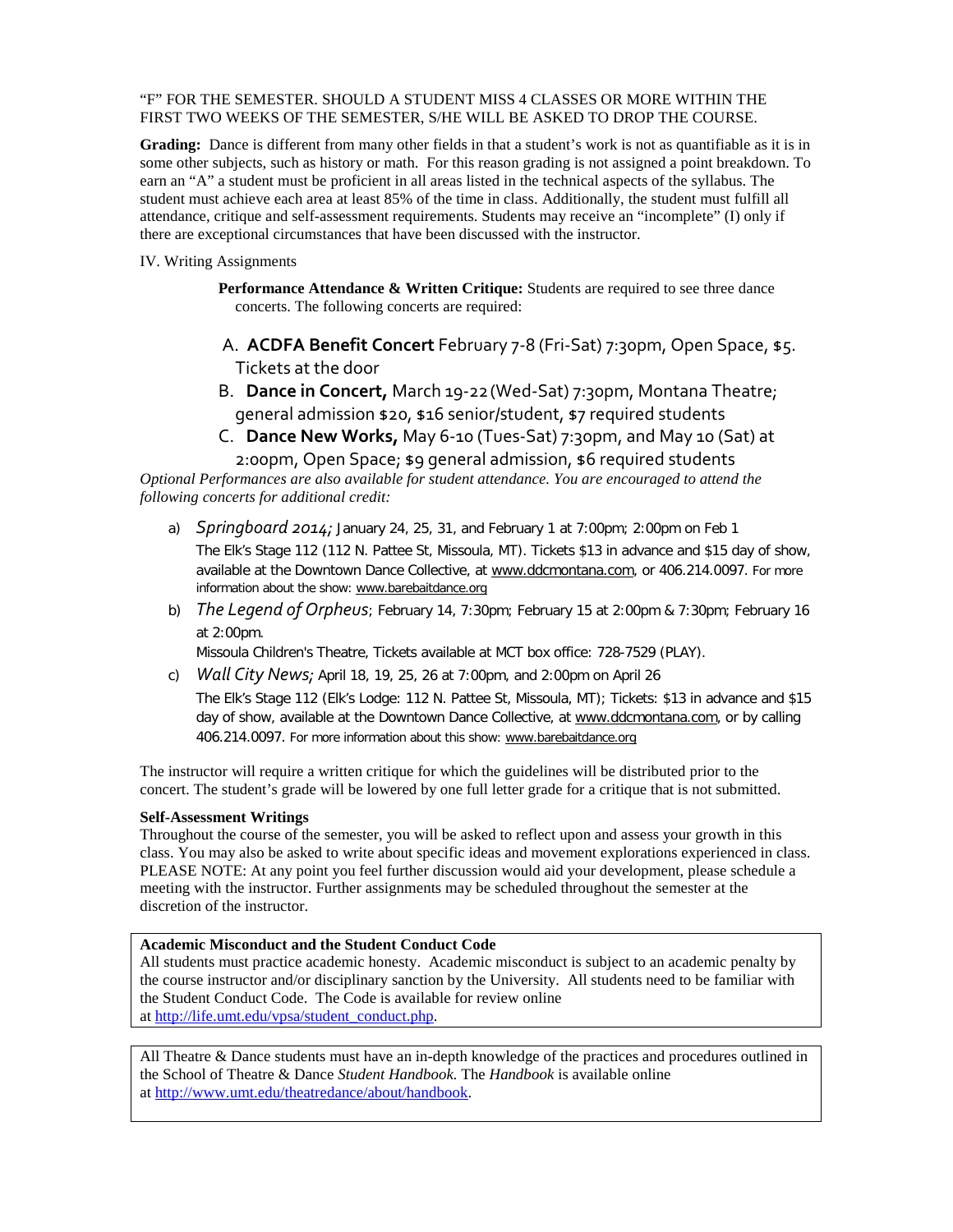There is inherent risk involved in many Theatre & Dance classes as they are very physical in nature. Please proceed through class, shop time, or rehearsal with caution. Always be mindful of your personal safety and the safety of others. Students participating in class/shop/rehearsal/performance do so at their own risk.

Due to safety considerations, at **no** point during a student's time spent in class or serving on a production (in any capacity) should non-enrolled persons be guests of that student **without my consent**. Presence of such unauthorized persons in a class, shop, or any backstage/off-stage area will negatively affect a student's grade.

*Students with disabilities may request reasonable modifications by contacting me. The University of Montana assures equal access to instruction through collaboration between students with disabilities, instructors, and Disability Services for Students (DSS). "Reasonable" means the University permits no fundamental alterations of academic standards or retroactive modifications. For more information, please consult* [http://life.umt.edu/dss/.](http://life.umt.edu/dss/)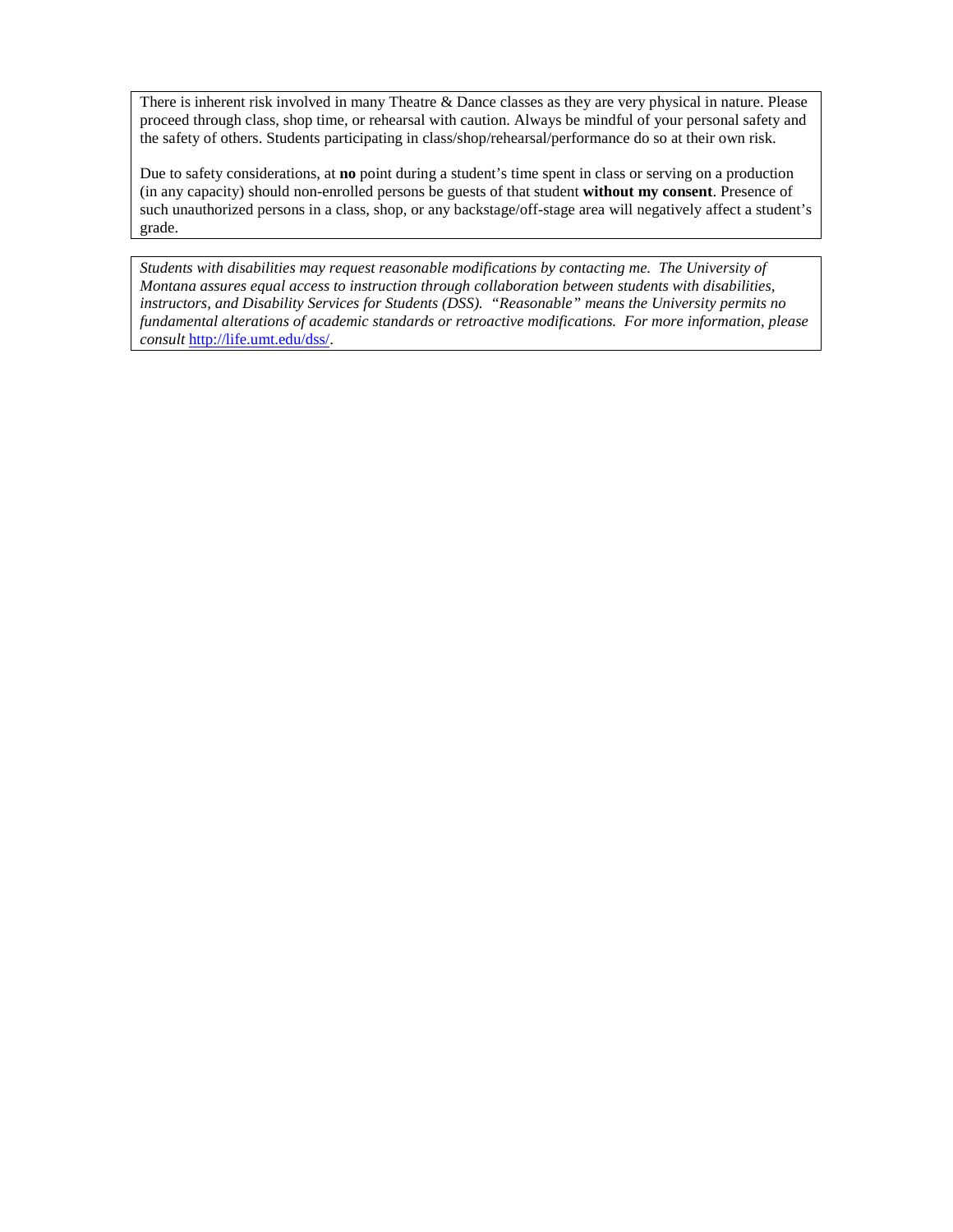# **University of Montana Dance Program**

### Injury Protocol for all Dance Practicum Courses

(Dance Technique, Contact Improvisation, Improvisation, Composition, Pedagogy courses)

In effort to avoid injury, the Dance Faculty encourage all dance students to take responsibility for their bodies prior to the beginning of dance class. It is critical that the dancer be nourished and hydrated, rested and dressed appropriately for class (i.e. layers and kneepads for modern, ballet slippers and tights for ballet class). Additionally, dancers must arrive to class and begin to warm up their bodies to effectively prepare for class. Each dancer has unique needs, the time before class begins is there for each dancer to begin preparation of the mind and body for dance.

# Chronic Injury (Tendonitis, Bursitis, Fasciitis)

If a dancer experiences a chronic, ongoing injury requiring that s/he take relative rest sit out of class then it is assumed that the dancer cannot fulfill the requirements of the class. This dancer will not be able to earn an "A" in this class.

If the dancer needs to practice relative rest, it is expected that s/he do everything as normal in class. If the injury hurts, it's important to not quit class but instead learn to modify to complete the class.

Once the dancer sits out of class, s/he cannot reenter. The dancer is done for the day.

If the dancer must sit out of class, it is critical that s/he communicate with the instructor, ask permission to sit out of class. At this time it is expected that the dancer explain what is the injury is that requires observation of class.

Once a dancer experiences injury, s/he must see a doctor and receive a prognosis that explains what the injury is, what the dancer can do, what the dancer should specifically avoid and a timeline that indicates when it is safe to return to full physical activity.

The dancer must also see a physical therapist and begin a rehabilitation program. When seeing a physical therapist, it is critical for the dancer to tell the therapist exactly what her/his dancing entails, how the body is used, what parts of the body are used and taxed in dance classes. The dancer needs to ask what part of class s/he should be doing and what part of class should be avoided. The dancer needs to ask when you can return to more complete physical activity, discuss the timeline. Then, the dancer must create for her/himself a checklist of what can be done and what needs to be modified or omitted. This plan must be shared with the instructor.

When the dancer must sit out of class, it is expected that the dancer complete her/his physical therapy exercises while observing class. If the dancer is unable to complete such exercises, then s/he must discuss with the instructor.

# Observation Policy:

Should an injury or illness require that the dancer sit out and observe, her/his grade will reflect lack of participation in class.